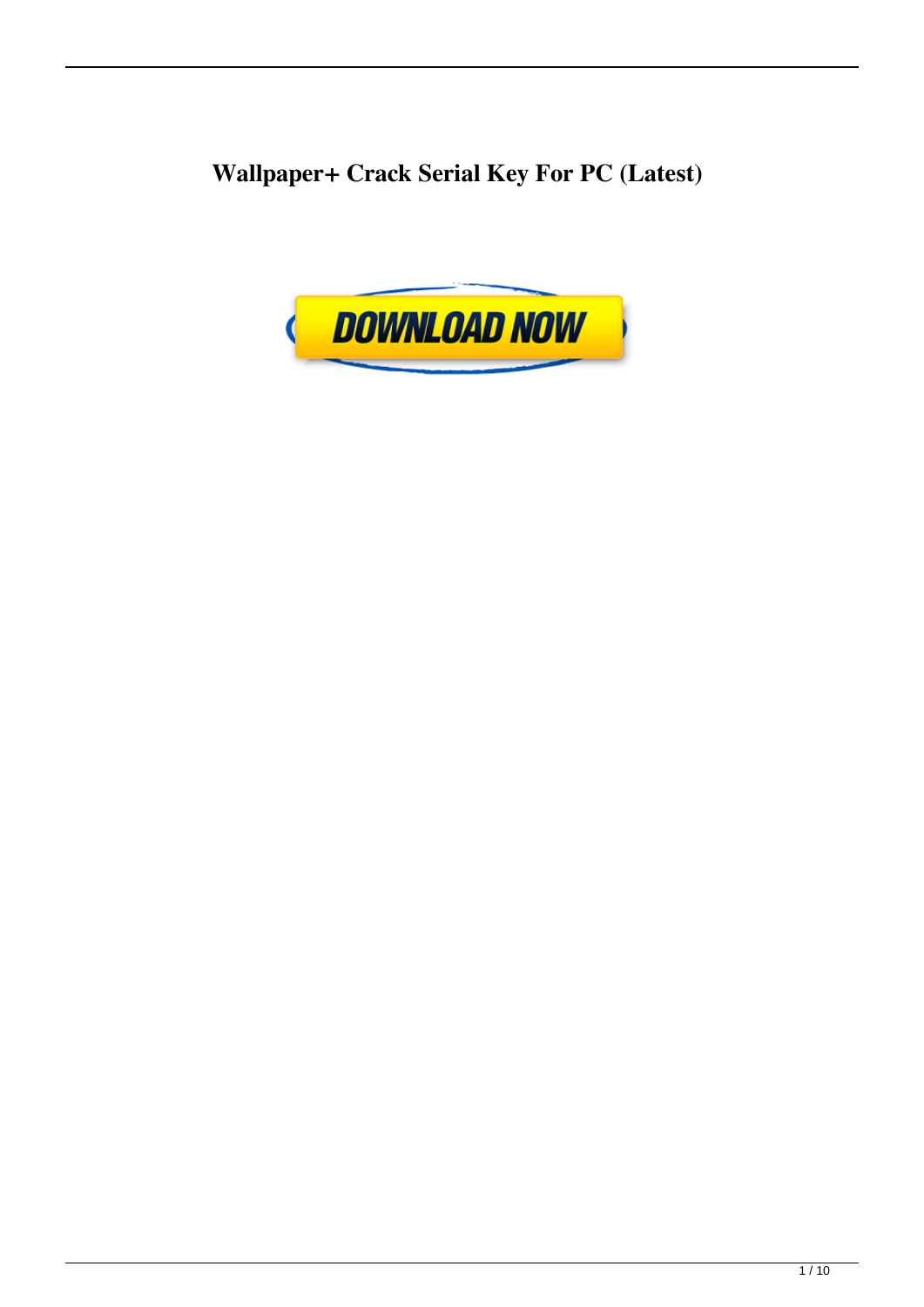Wallpaper+ Download With Full Crack is a very nice desktop wallpaper manager and changer using most of wallpaper changers important features: Pictures sizes Chose of background colors (Fixed or calculated based on picture colors, random) Timers (fixed or random) Shuffle pictures The application has a simple and comprehensive interface that will quickly guide you through all its options. In order to add new image you will have to use the Drag & Drop function. Wallpaper+ Screenshots: Wallpaper+ Screenshots Wallpaper+ Comments 2016.03.10 10:09 Wallpaper+ Wallpaper+ 4 Version 0.8 is out, with big changes. - Show list view instead of grid view. - Small update New features: - Please see screenshots to see more details Note: - Currently dont have time for bugfix, will fix when there is time. - If you like Wallpaper+ please like on facebook [url Wallpaper+ 2016.03.10 04:48 Version 0.8 is out, with big changes. - Show list view instead of grid view. - Small update New features: - Please see screenshots to see more details Note: - Currently dont have time for bugfix, will fix when there is time. - If you like Wallpaper+ please like on facebook Classrooms Where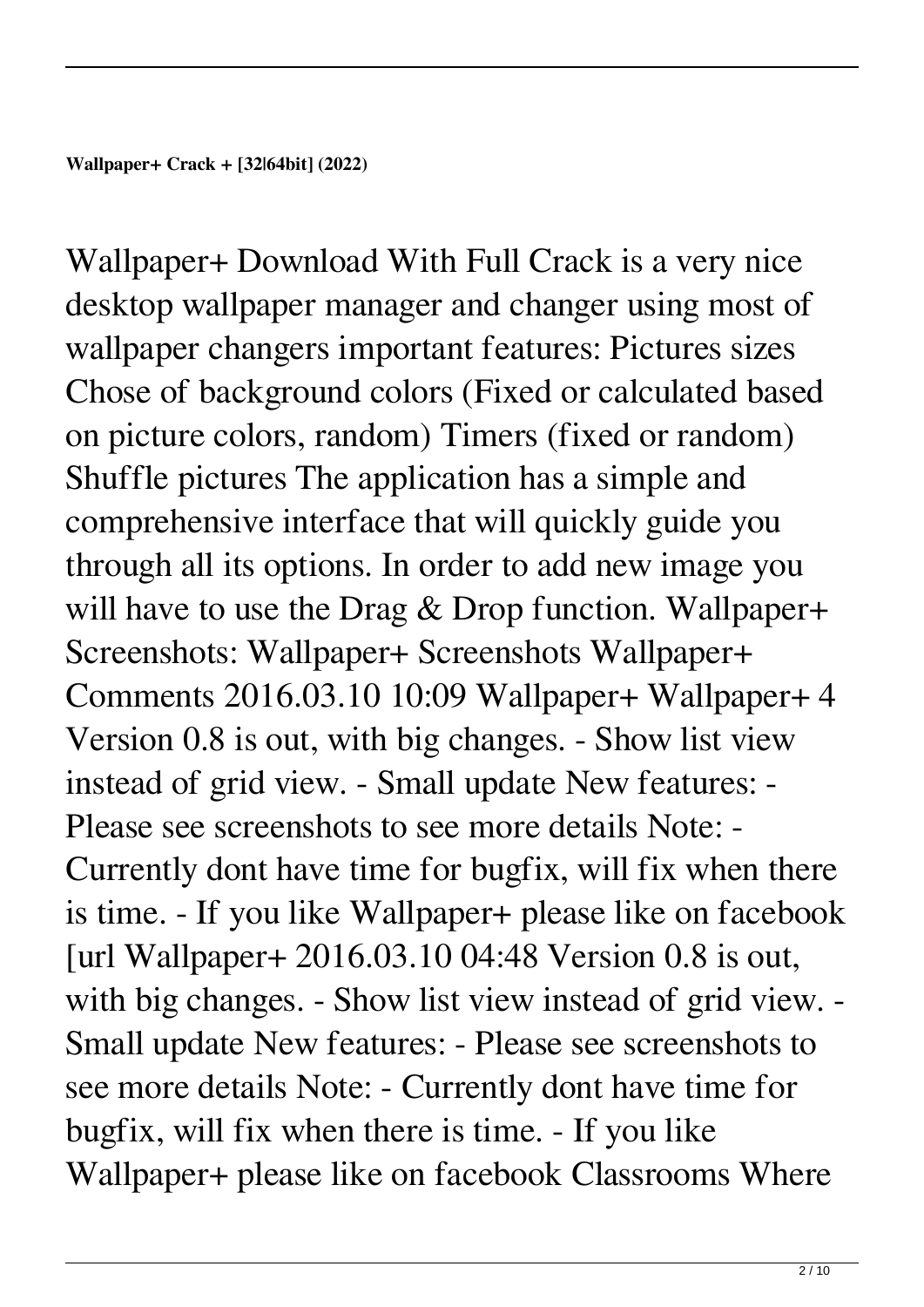Students Take a Video of Another Student's Work and Comment - lokimedes ====== blakesterz Heck of a read! If you don't have a few minutes to spare I'd recommend just going straight to the "Classrooms" page of the article: [ If the almost-novelty of having the first public (mostly) gender-free interracial sex in a porn movie ends up being a good thing, I'm against that. However, if this ends up being the case, then I want to be the one who noticed it, and it seems like I'm running into a lot of folks not wanting to give me credit. In

## **Wallpaper+ Crack Free Download (Final 2022)**

Wallpaper+ is the world's best way to change desktop wallpaper. With this application you can view, install or remove pictures and set the timers for random and fixed wallpapers. Key features: \* Browse and install over 1300 images from the Internet, including pictures from your own camera. \* Build your own wallpapers from picture colors. \* Add your own pictures to the pictures folder. \* Setup powerful timers, so you can set the seconds you want between two wallpapers changes \* You can also control the shoud order of the wallpapers so they change one after another. \* The pictures are selected using the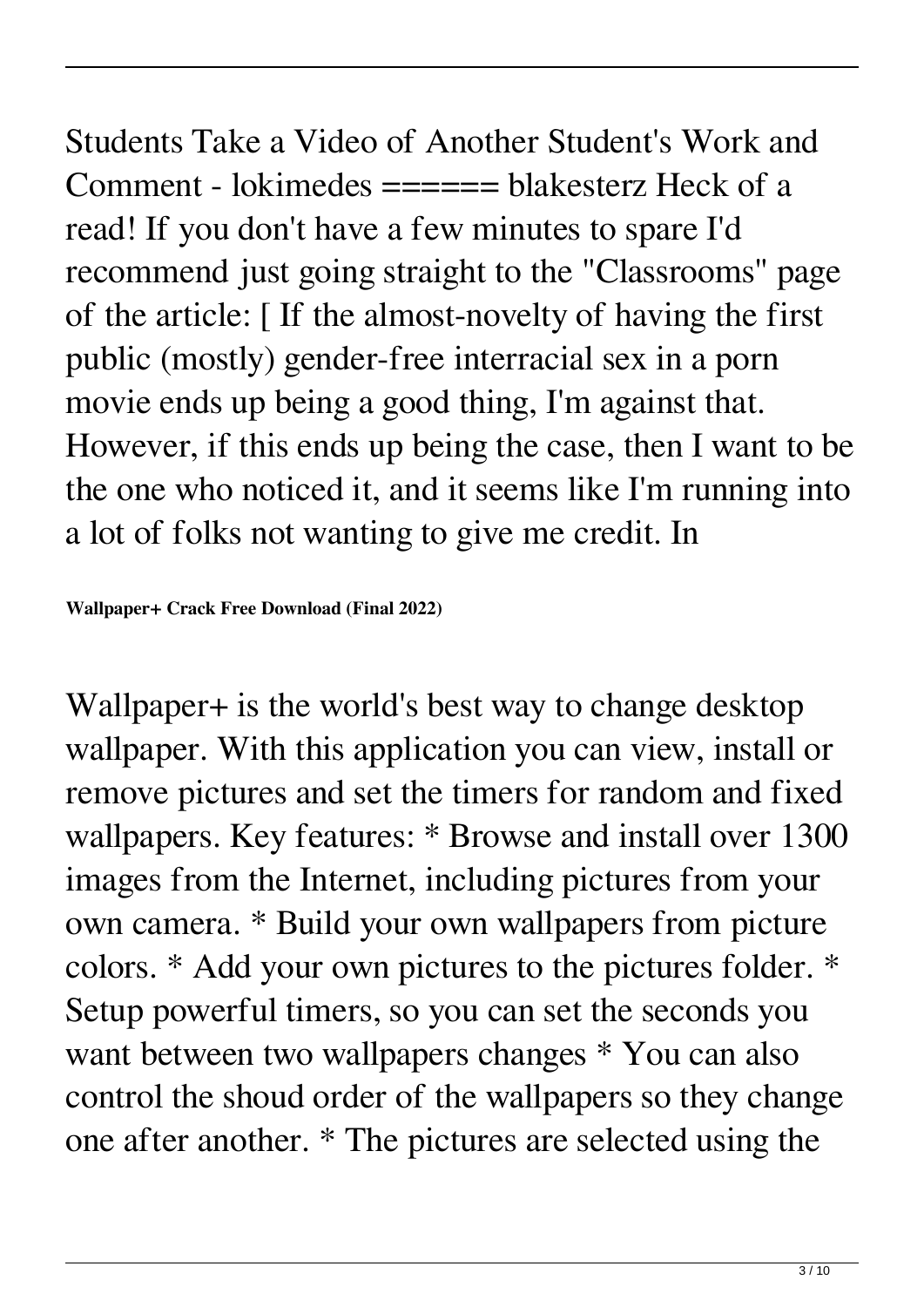Random or Fixed order. \* Setup a number of wallpapers that can only be used by the randoms images. \* Use default image or selection of the colors or the borders for the wallpapers. \* With a single click, you can remove (or add) all pictures from the current wallpaper. \* Wallpaper+ is ideal for quick changes! Features: \* Very simple interface \* Several themes: black, white, dark, light, etc. \* Support for most of the most popular wallpapers changers, even if they are only in the PICTURES folder. \* No ads, no spyware \* No constant updates, all program features are under development and upgrades are released occasionally, or only new features, improvements and updates. \* Multiple installation options, you can choose the version that matches your needs and the installation type: simple, easy or menu. \* No configuration is required, just open the application and start changing wallpapers, from the installation folder. Wallpaper+ Version History: ---------- Version 0.2 ------------------------ - Fixed crash when shuffling. ---------- Version 0.1 -------------------------------- - First version, released under GPL Wallpaper+ Screenshots: my desktop has old desktop wallpaper A: I'm not a fan of changing wallpapers every other day but here is what I do: start a new session change the wallpaper on another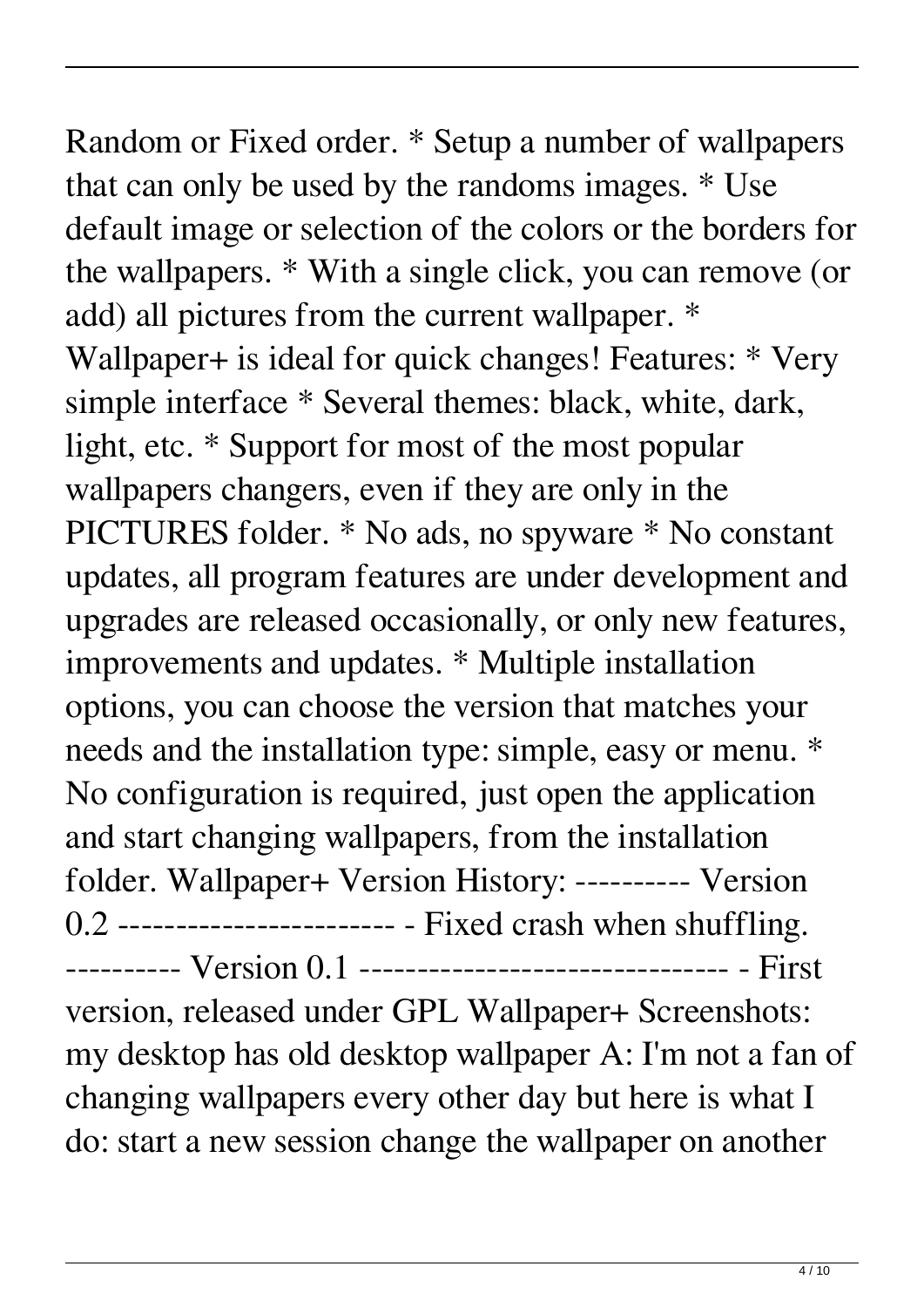monitor via Display Settings A: There are many software for that, like Wallpapers and Dashboard, you can try Twin falls from tree, ends up in house Published December 1st 2010 - 10:17am Charlotte Rice, Associated Press SANFORD a69d392a70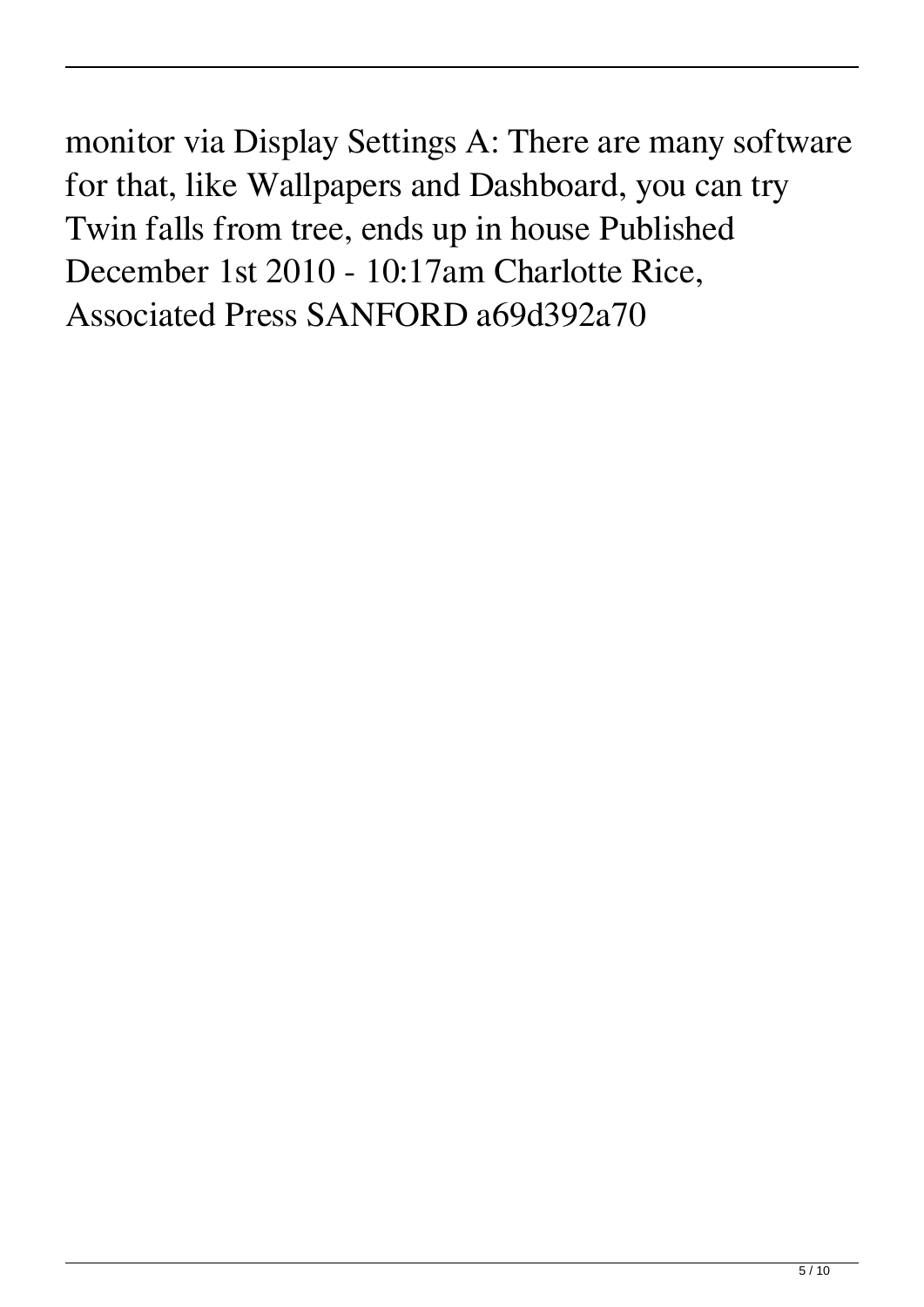MouseSaver is a desktop clock that has a powerful configuration system. It includes an alarm, a calendar, a launcher icon, and a desktop icon for quick access to certain commands, many skins and even a system tray clock. MouseSaver 2.0 is a Pomeranian is a pointer trap:If you don't move your mouse for a while,Pomeranian will beep or call your Pomeranian name!If you walk to the door and come back,Pomeranian will beep twice!If you close Pomeranian and reopen it,Pomeranian will beep twice.The Pomeranian phone ring is for your friend (same name as its Pomeranian),the one who wants to play ball.You can change the name of your Pomeranian,set the time your Pomeranian will beep twice,the time and date your Pomeranian will beep twice,the number of beeps your Pomeranian will make,the name of the call you will receive,the color of the call you will receive,the color of the Pomeranian's belly, the sound of the Pomeranian's bell,the color of the Pomeranian's feet,the Pomeranian's car, and a lot more. XP-Eject is an application that lets you eject CD/DVDs and Floppies with a click of the mouse. It is minimalistic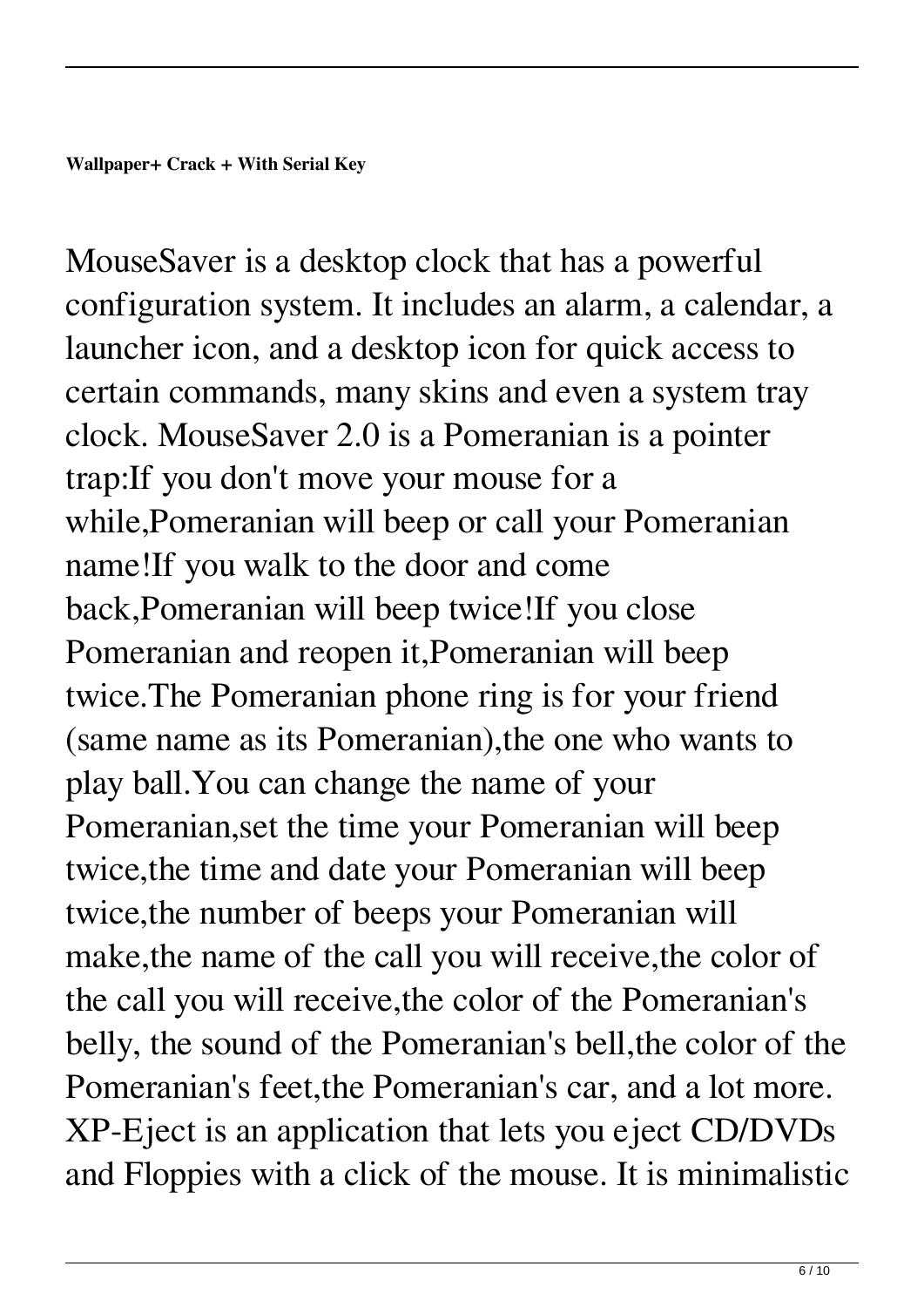and very lightweight, it requires no installation. The main purpose of this program is to save you the time of The Savant Time Clock is a desktop clock that has a powerful configuration system and an advanced alarm function. Savant Time Clock is easy to use: from its simple, customizable GUI, you can configure the clock to MDI Clock has never been more fun! MDI Clock is a fast, powerful and easy-to-use clock that dynamically rearranges icons on your desktop. MDI Clock is also small and lightweight and requires no installation. Do you need an StampYourTime is an application that lets you draw on photographs with a mouse. It is an alternative to a stamp, but it has the advantage of not requiring you to take the image out of its original context. Once you have drawn on the photo,1. Field of the Invention The present invention relates to a tool used for and a method of adjusting the weight of a vehicle and, more particularly, to a tool used for adjusting the weight of a vehicle at a general

**What's New in the Wallpaper ?**

Welcome to the New Wallpaper+! The application is designed to keep you entertained with a new exciting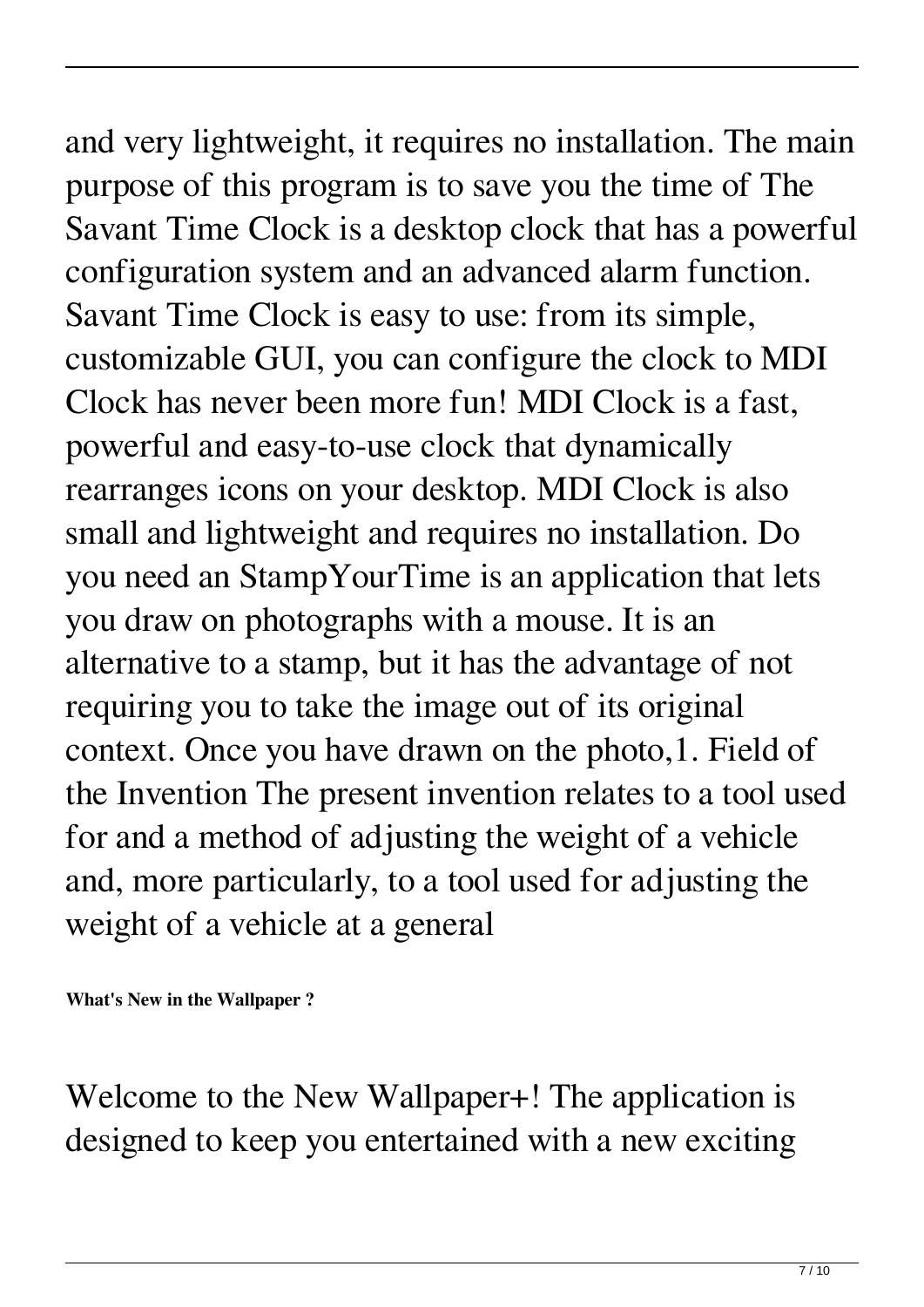wallpaper everyday, and everytime you come back to the application you will be able to see whether there is a new wallpaper available. There are many background images, you will find a lot of different sizes and picture themes. Choose the one you prefer, with you changes will be permanent. Every setting can be saved as a profile and you can easily change your wallpaper during the day! In the settings, you will find the appearance of the application, the position of the clock, the timer for the wallpaper and the timers for background colors. The Main features are : -Timers: It's very useful for batch changes -Shuffle: With random shuffle you will be able to randomly select pictures -Background color: If you want to customize the wallpaper backgrounds (FIXED or RANDOMLY CHOSEN) -Pictures: Set images sizes and types What's New in This Release \* Tweaked settings \* Added a timer (Background color) \* Added a timer (Random or fixed)  $*$  Changed some images  $(...)$  \* Changed some images (...)The problem of evaluating the potential of a drug is frequently addressed by the Pharmaceutical and Food Administration (PFA) and in European legislation, e.g. by the requirements of the EMEA. Methods used for analyzing the potential of a new drug are especially of importance in the field of the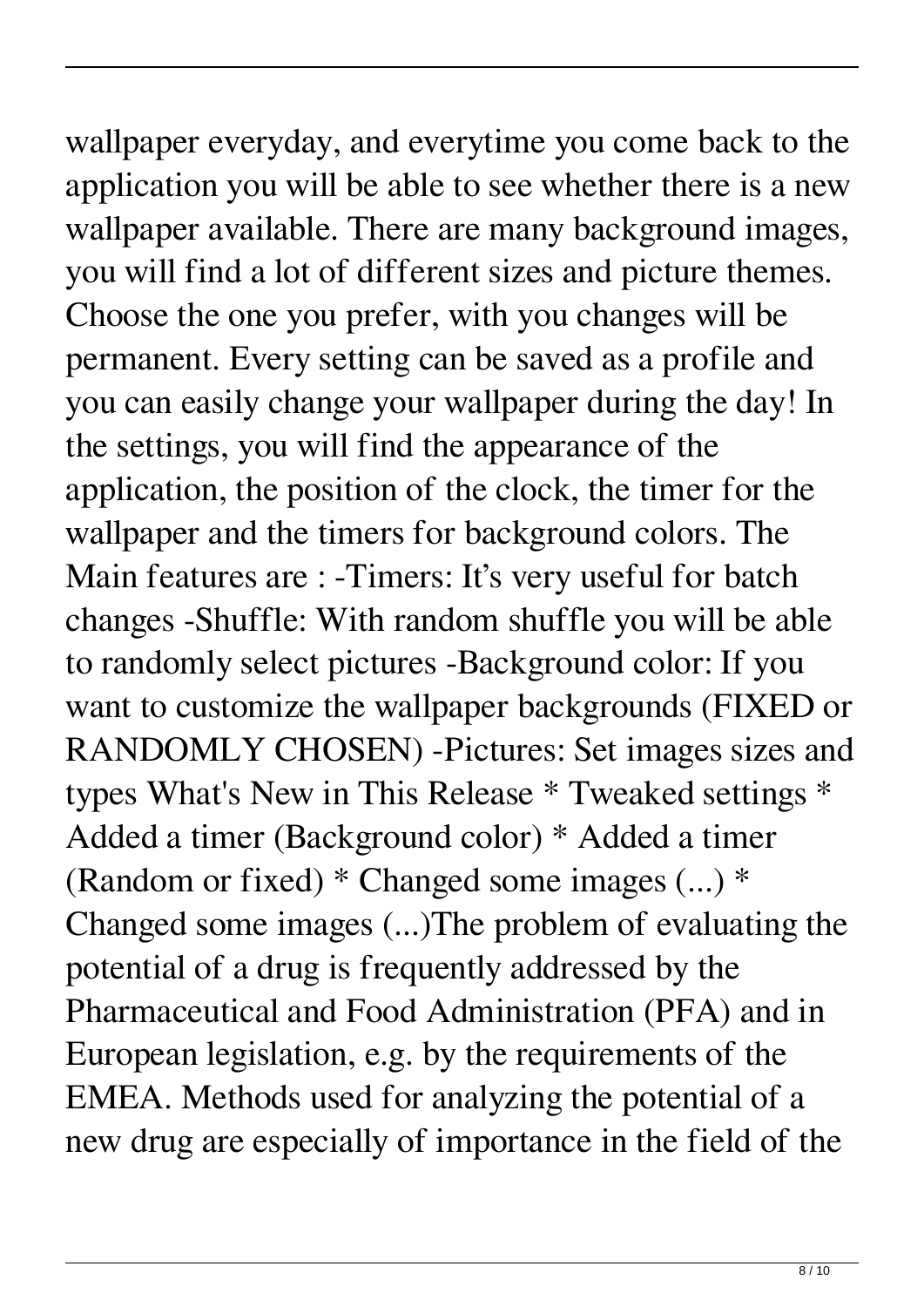pharmaceutical industry, since the development of a new drug must have the property to be effective under a broad range of conditions. The primary purpose of pharmaceutical research is to develop compounds that will prevent or cure disease. Current pharmaceutical research is directed towards screening large numbers of compounds against the target. The new compound then has to demonstrate efficacy in a further series of studies that aim to understand the reasons for its effects. With the large number of compounds and a potentially long development cycle, the industrial expert becomes increasingly important. An expert may act as a role model for a new class of compounds and can thereby define the kind of molecules that are to be developed. In the pharmaceutical industry, it is generally assumed that the majority of drugs are developed for affecting the cell membrane of the microorganism or the corresponding cell of a human. However, it has now been demonstrated that only about 10% of all currently approved drug products target or act at the membrane of microorganisms (F. C. H. Chung et al., Mol. Micro